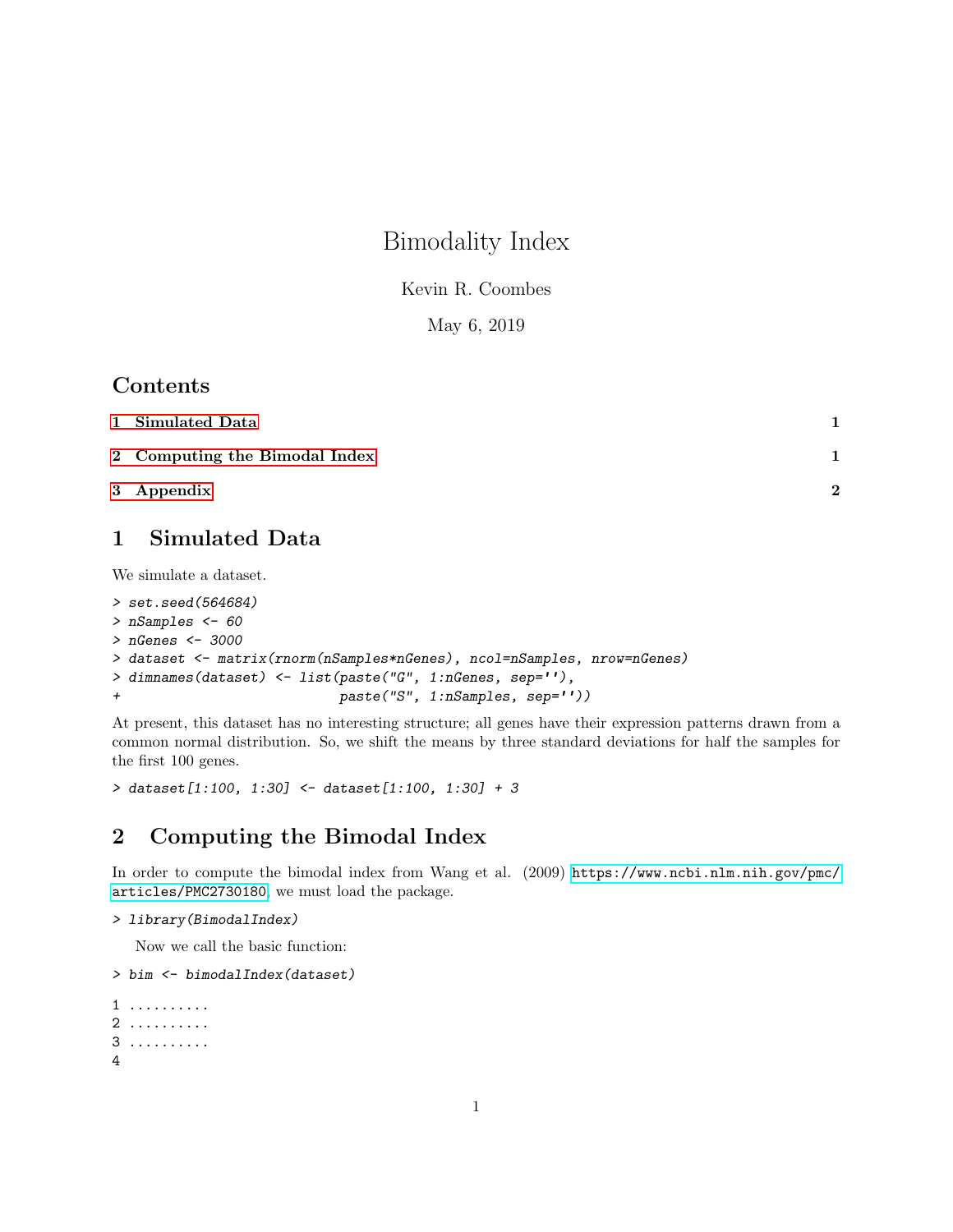bimodalIndex 2

> summary(bim)

| mu1                              |                                 | mu2 sigma delta                 |                 |
|----------------------------------|---------------------------------|---------------------------------|-----------------|
| $Min.$ $:-4.3546$                | Min. $:-0.1689$                 | Min. : 0.3941                   | Min. : 0.3182   |
| 1st Qu.:-0.8958                  | 1st Qu.: 0.3900                 | 1st Qu.: 0.6742 1st Qu.: 1.5785 |                 |
| Median $:-0.5944$                | Median: $0.6270$                | Median :0.7590                  | Median : 2.0552 |
| Mean $:-0.6996$                  | Mean : 0.7922                   | Mean : 0.7690                   | Mean : 1.9962   |
|                                  | 3rd Qu.:-0.3454 3rd Qu.: 0.9623 | 3rd Qu.:0.8579                  | 3rd Qu.:2.4705  |
| Max. : 0.5800                    | Max. : 4.0833                   | Max. :1.3067                    | Max. : 4.6638   |
| рi                               | BI                              |                                 |                 |
| Min. : 0.01682                   | Min. : 0.1589                   |                                 |                 |
| 1st Qu.: 0.37812 1st Qu.: 0.6341 |                                 |                                 |                 |
| Median :0.50043                  | Median : 0.8560                 |                                 |                 |
| Mean : 0.49958                   | Mean : 0.8546                   |                                 |                 |
| 3rd Qu.:0.62829                  | 3rd Qu.:1.0646                  |                                 |                 |
| Max. : 0.98309                   | Max. : 2.2457                   |                                 |                 |

Here we see a suggestion that at least some of the values are likely to be above a reasonable cutoff to be called significant.

Next, we plot the results, with the known bimodal genes colored red (Figure ??). As expected, most (but not all) of the large BI values arise from the known bimodal genes. We can then use the simulations from the null model to estimate reasonable significance cutoffs when using 60 samples.

```
> summary(bim$BI[101:3000])
```

```
Min. 1st Qu. Median Mean 3rd Qu. Max.
0.1589 0.6251 0.8418 0.8285 1.0431 1.7491
> cutoffs <- quantile(bim$BI[101:3000], probs=c(0.90, 0.95, 0.99))
> cutoffs
    90% 95% 99%
1.214219 1.310714 1.476804
```
Now we can assess the sensitivity of the test when using the derived cutoffs.

```
> sapply(cutoffs, function(x) sum(bim$BI[1:100] > x))
90% 95% 99%
94 91 78
```
With real data, of course, we would need to determine the significance by simulating a large number of genes from the null model, using the simulations to compute empirical p-values. Because these p-values would still be computed one gene at a time, it would be advisable to incorporate a multiple testing crierion by, for example, estimating the false discovery rate.

# <span id="page-1-0"></span>3 Appendix

This analysis was performed in the following directory:

```
> getwd()
```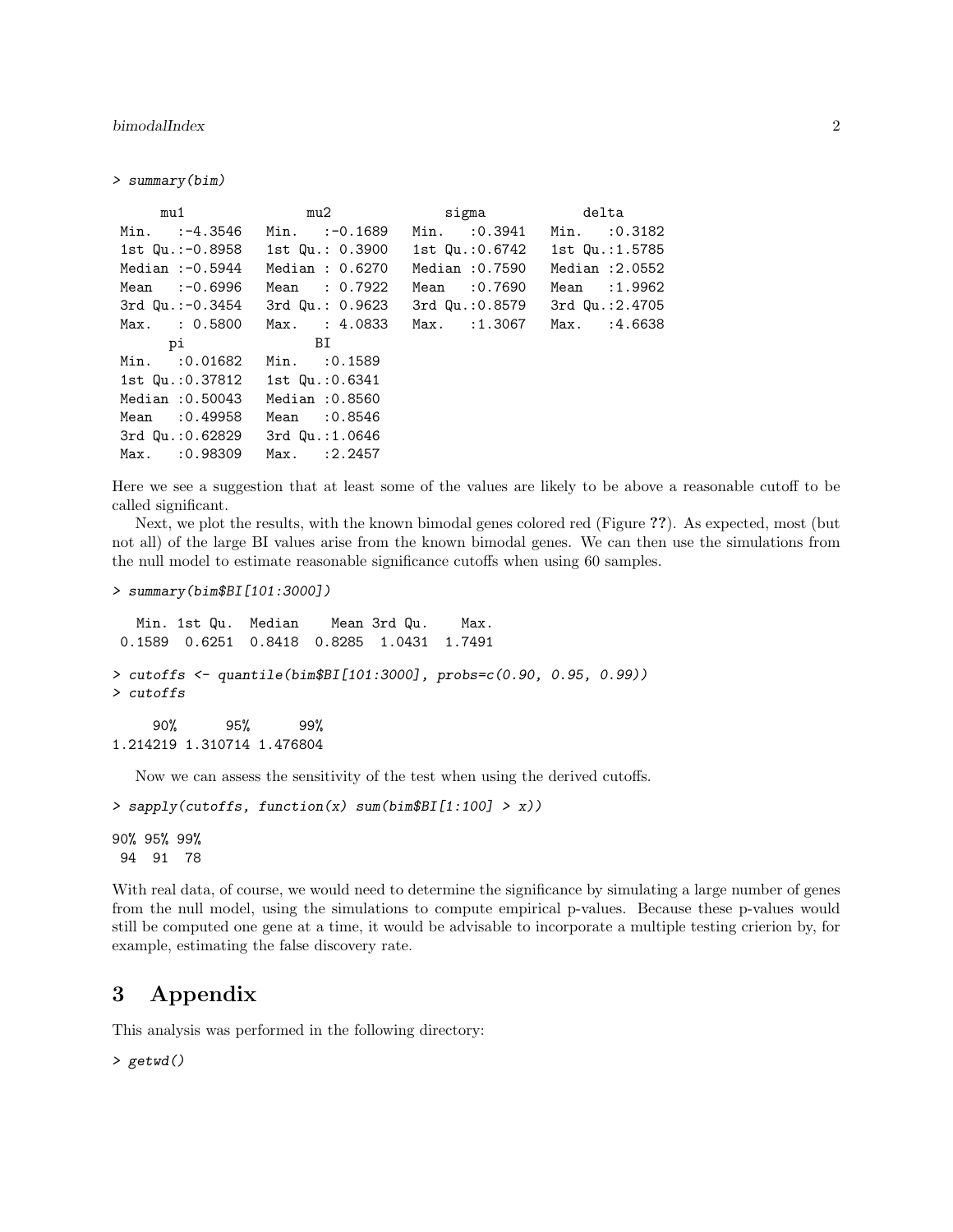```
> plot(bim$BI, col=rep(c("red", "black"), times=c(100, 2900)),xlab="Gene", ylab="Bimodal Index")
```


Figure 1: Scatter plot of the bimodal indices of all genes.